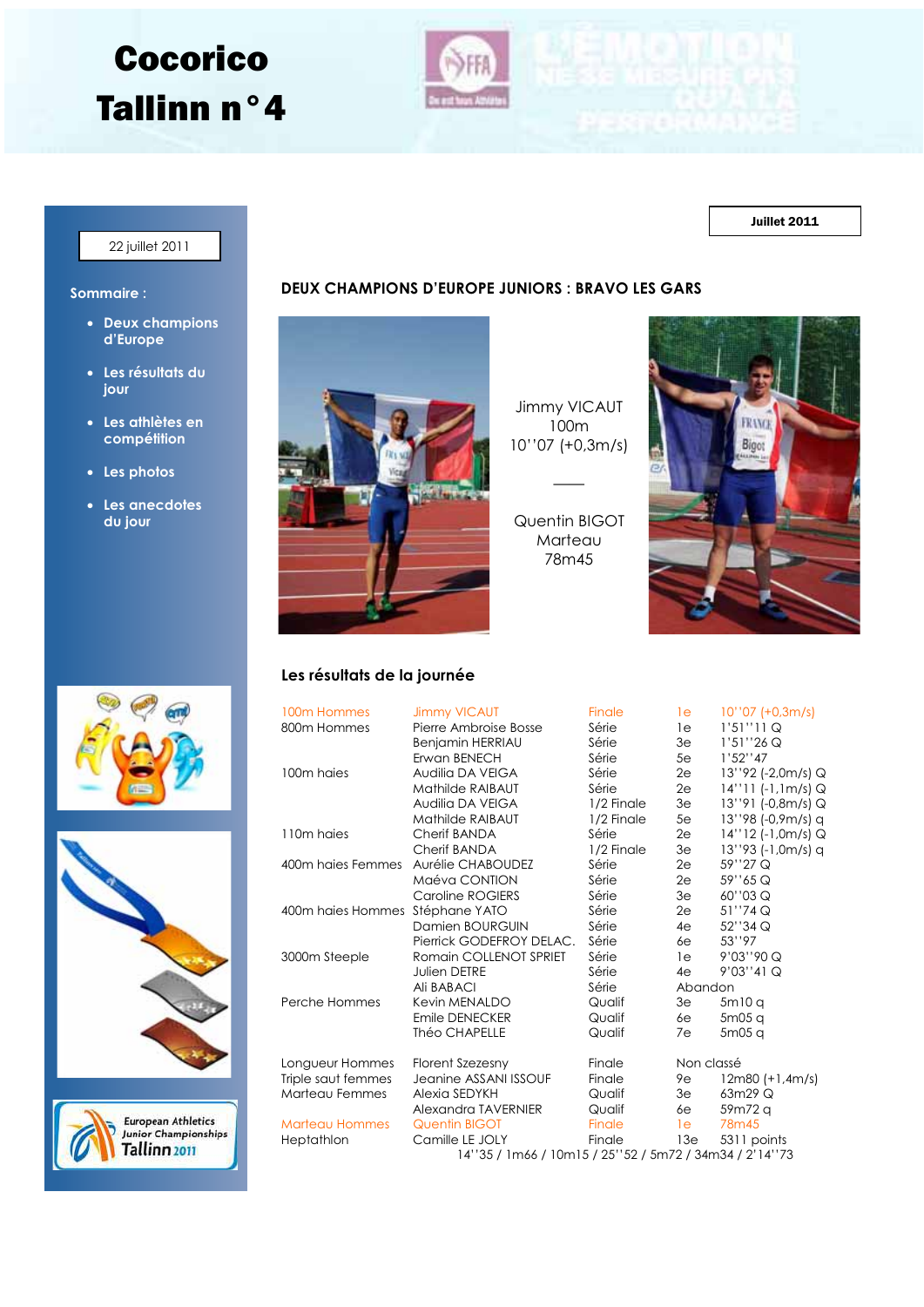## Les athlètes en compétition le 23 juillet

|       | 09:43   100 m - Décathlon      | M <sub>1</sub> | <b>MAUGEIN</b>     | MAXIME          | Finale                      | Course 2 - Couloir 1                     |
|-------|--------------------------------|----------------|--------------------|-----------------|-----------------------------|------------------------------------------|
|       | 09:43   100 m - Décathlon      | M              | <b>MAYER</b>       | <b>KEVIN</b>    | Finale                      | Course 2 - Couloir 5                     |
|       | 10:05 10 000m Marche           | M <sub>1</sub> | MALOSSE            | <b>DIMITRI</b>  | Finale                      |                                          |
|       | 10:30 LONGUEUR - Décathlon     | M.             | <b>MAUGEIN</b>     | <b>MAXIME</b>   | Finale                      | Groupe A                                 |
|       | 10:30 LONGUEUR - Décathlon     | M <sub>1</sub> | <b>MAYER</b>       | <b>KEVIN</b>    | Finale                      | Groupe B                                 |
|       | 11:30 4 X 400m                 | F.             | Equipe de France   |                 | Séries                      |                                          |
|       | 11:55 4 X 400m                 | $M_{\odot}$    | Equipe de France   |                 | Séries                      |                                          |
|       | 12:00 POIDS (6 kg) - Décathlon | M <sub>1</sub> | <b>MAUGEIN</b>     | <b>MAXIME</b>   | Finale                      | Groupe A                                 |
|       | 12:00 POIDS (6 kg) - Décathlon | M <sub>1</sub> | <b>MAYER</b>       | <b>KEVIN</b>    | Finale                      | Groupe B                                 |
|       | 12:10 JAVELOT (600 g)          | F.             | <b>LECURIEUX</b>   | PRESCILLA       | Concours de qualification A | 53m ou les 12 meilleures                 |
| 15:00 | 400m Haies (76)                | F              | <b>CHABOUDEZ</b>   | <b>AURELIE</b>  | 1/2 Finale                  | $1/2$ Finale 1 - Couloir 5 - $3Q + 2q$   |
|       | 15:00 400m Haies (76)          | F              | <b>CONTION</b>     | <b>MAEVA</b>    | 1/2 Finale                  | $1/2$ Finale $1 -$ Couloir $3 - 3Q + 2q$ |
|       | 15:05 Hauteur - Décathlon      | M              | <b>MAUGEIN</b>     | MAXIME          | Finale                      | Groupe B                                 |
|       | 15:05 Hauteur - Décathlon      | M              | <b>MAYER</b>       | <b>KEVIN</b>    | Finale                      | Groupe B                                 |
|       | 15:08 400m Haies (76)          | F              | <b>ROGIERS</b>     | <b>CAROLINE</b> | 1/2 Finale                  | $1/2$ Finale 2 - Couloir 7 - $3Q + 2q$   |
|       | 15:20 400m Haies (91)          | M              | YATO               | STEPHANE        | 1/2 Finale                  | $1/2$ Finale $1 -$ Couloir $5 - 3Q + 2q$ |
|       | 15:28 400m Haies (91)          | M              | <b>BOURGUIN</b>    | <b>DAMIEN</b>   | 1/2 Finale                  | $1/2$ Finale 2 - Couloir $1 - 3Q + 2q$   |
|       | 15:30 PERCHE                   | F              | <b>FIACK</b>       | <b>MARION</b>   | Finale                      |                                          |
|       | 15:30 PERCHE                   | F              | <b>GUILOINEAU</b>  | SOLENE          | Finale                      |                                          |
|       | 15:35 MARTEAU (4 kg)           | F              | SEDYKH             | ALEXIA          | Finale                      |                                          |
|       | 15:35 MARTEAU (4 kg)           | F              | <b>TAVERNIER</b>   | ALEXANDRA       | Finale                      |                                          |
|       | 15:52 200m                     | F              | <b>GALAIS</b>      | <b>JENNIFER</b> | 1/2 Finale                  | $1/2$ Finale 3 - Couloir 5 - $2Q + 2q$   |
|       | 16:00 200m                     | M              | <b>JOHN</b>        | <b>JEFFREY</b>  | 1/2 Finale                  | $1/2$ Finale $1$ - Couloir 4 - $2Q + 2q$ |
|       | 16:06 200m                     | M              | <b>VINCENT</b>     | PIERRE          | 1/2 Finale                  | $1/2$ Finale 2 - Couloir $3 - 2Q + 2q$   |
| 16:12 | 200m                           | M              | <b>MICHALET</b>    | <b>VINCENT</b>  | 1/2 Finale                  | $1/2$ Finale 3 - Couloir 6 - $2Q + 2q$   |
| 16:20 | 800m                           | M              | <b>BOSSE</b>       | PIERRE-AMBROISE | 1/2 Finale                  | $1/2$ Finale $1 -$ Couloir $3 - 3Q + 2q$ |
|       | 16:28 800m                     | M              | <b>HERRIAU</b>     | <b>BENJAMIN</b> | 1/2 Finale                  | $1/2$ Finale 2 - Couloir 6 - $3Q + 2q$   |
|       | 16:45 100m Haies (84)          | F              | <b>DA VEIGA</b>    | AUDILIA         | Finale                      | Couloir 8                                |
|       | 16:45 100m Haies (84)          | F              | RAIBAUT            | MATHILDE        | Finale                      | Couloir 2                                |
|       | 17:00   110m Haies (99)        | M              | <b>BANDA</b>       | <b>CHERIF</b>   | Finale                      | Couloir 2                                |
|       | 17:15 800m                     | F              | BLAMEBLE           | LISA            | Finale                      | Couloir 8                                |
|       | 17:55 200m                     |                | $F$ GALAIS         | <b>JENNIFER</b> | Finale                      |                                          |
|       | 18:05 200m                     | M              | <b>JOHN</b>        | <b>JEFFREY</b>  | Finale                      |                                          |
|       | 18:05 200m                     | M              | <b>MICHALET</b>    | <b>VINCENT</b>  | Finale                      |                                          |
|       | 18:05 200m                     | Μ              | <b>VINCENT</b>     | PIERRE          | Finale                      |                                          |
|       | 18:35 TRIPLE SAUT              | M              | <b>ISSAKA</b>      | ANDREW          | Concours de qualification A | 15m70 ou les 12 meilleurs                |
|       | 18:35   TRIPLE SAUT            | M              | <b>TOMBOLAHY</b>   | <b>MADJID</b>   | Concours de qualification B | 15m70 ou les 12 meilleurs                |
|       | 19:10 400 m - Décathlon        | M              | <b>MAUGEIN</b>     | MAXIME          | Finale                      | Course 3 - Couloir 8                     |
|       | 19:10 400 m - Décathlon        | M              | MAYER              | <b>KEVIN</b>    | Finale                      | Course 3 - Couloir 3                     |
|       | 19:30 5 000m                   | M              | <b>BARRER</b>      | <b>FRANCOIS</b> | Finale                      |                                          |
|       | 19:30 5 000m                   | M              | <b>BOULEKOUANE</b> | SOFIANE         | Finale                      |                                          |
|       | 19:30 5 000m                   | M I            | <b>MARTINET</b>    | <b>ANTOINE</b>  | Finale                      |                                          |



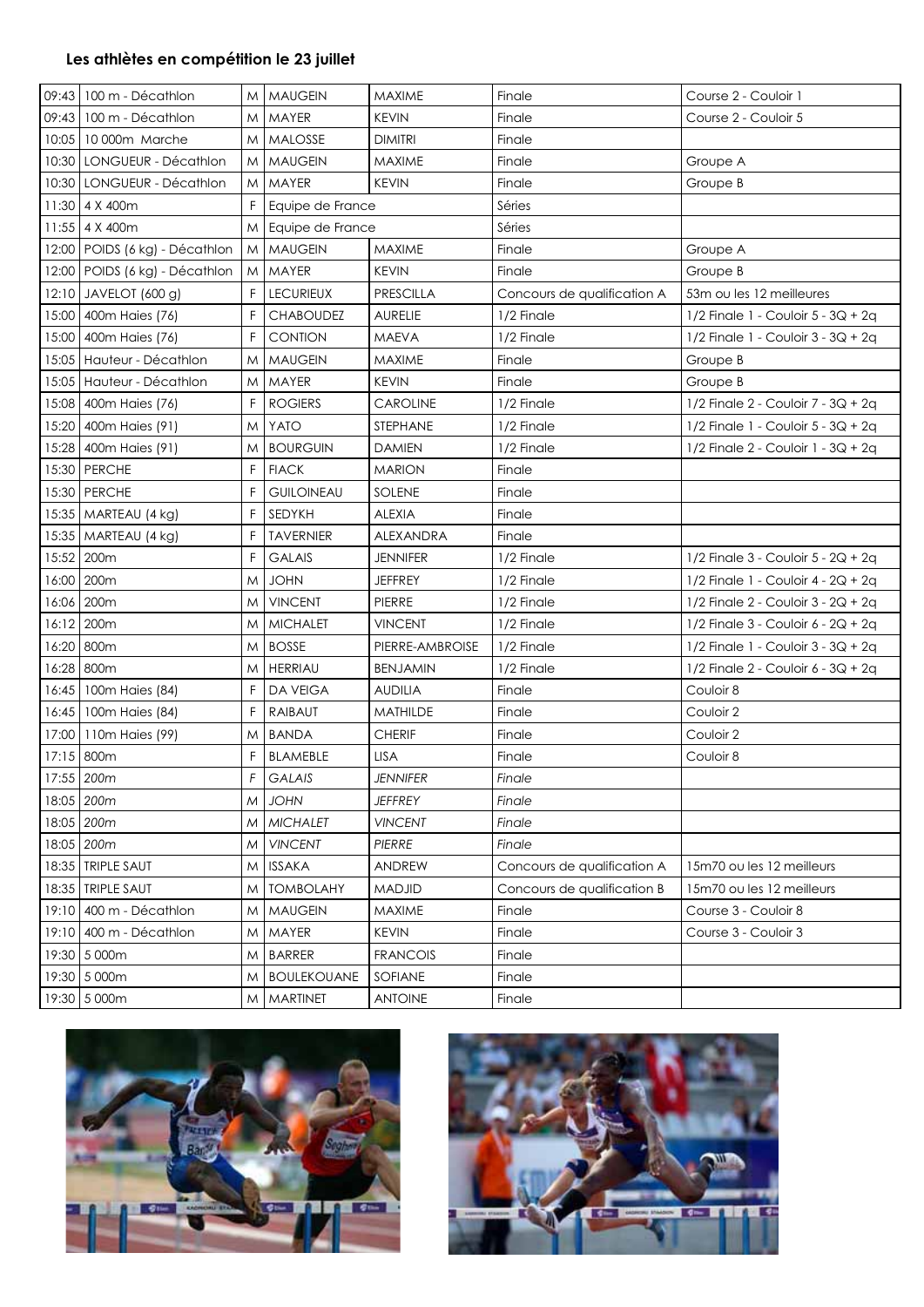